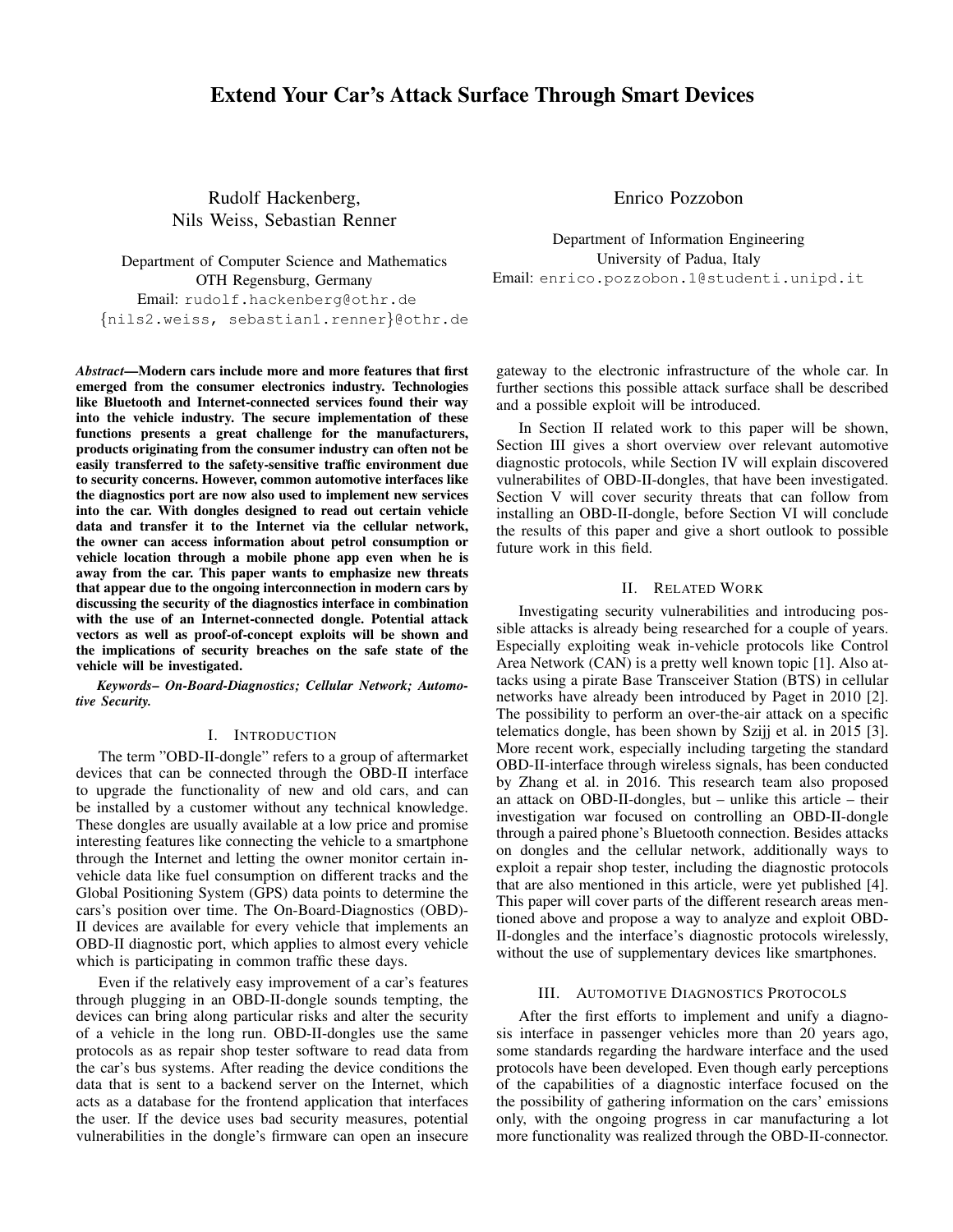Therefore also the protocols that handle the diagnostic communication evolved over time and are nowadays used for transferring complex data structures, for example during reprogramming an Electronic Control Unit (ECU). The following two subsections will introduce two important standards in the environment of automotive diagnostics.

#### *A. Diagnostics on Control Area Networks*

The ISO-15765-2 standard introduces the network and transport layer services of the Diagnostics over CAN protocol [5]. It describes the way data of different size can be transmitted in a reliable way. Besides the transferring of single frames – which are usually limited to a maximum length of 8 bytes in the CAN protocol – it especially specifies the handling of larger payloads. The standard, often also referred to the name ISO-TP, shows a dictate to enable the transmission of messages with a payload up to 4096 bytes. This rise of capacity is achieved by introducing a rule set for segmenting the data into multiple frames and implementing a specific frame type to indicate that a message is being segmented, the *Segmented Frame*.

#### *B. Unified Diagnostic Services*

The previously described ISO-TP standard is widely used for the transmission of data on the CAN bus and the Unified Diagnostic Service (UDS) protocol (also called ISO-14229) makes use of it [6]. The UDS protocol describes regulations to enable a standardized communication between a diagnostics tester and all ECUs present in the bus topology of a car. It implements a request/response message model on the ISO/OSI session layer and above. The model prescribes that every request has to be answered with a positive or negative frame according to the standard. Basically a common request consists of a source and destination address, a service id that uniquely identifies the request and some request-specific parameters. To indicate if the request was successful, only the first byte of the response has to be examined. In the positive case it has to contain the value of the service id added to *0x40*, if the response is negative the message starts with *0x7F*.

Besides the structure of the messages, the UDS protocol also describes a great amount of standard services. Some of them can be used to read out specific data from an ECU (*ReadDataByIdentifier*), but there also exist services that are designed to write certain bytes in the ECU's storage (*Write-DataByIdentifier*). Furthermore, routines to control specific functions inside the car are also defined by the standard. For example, the routine *ECUReset* sends a reboot request to the ECU with the address given in the destination address parameter. So an individual that gains access to the OBD-II-interface under any circumstance can craft all standard messages by gathering information through reading the publicly available UDS-Standard. With this knowledge for example a reset of any ECU is possible. Another remarkable command is in charge of the control of the communication on the shared CAN-Bus (*CommunicationControl*). This command can completely turn of the reception and transmission functions of an ECU. This feature is usually used during the flash procedure of the ECU via the CAN-Bus. The whole traffic on the bus, except the traffic between a repair shop tester and the ECU which has to be flashed, gets disabled to speed up the flashing time by providing the full bus bandwidth. An attacker can easily shut down the communication of an ECU through this command.



Figure 1. Example block diagram of dongle hardware

## IV. OBD-II DONGLE SECURITY

Multiple Internet-connected OBD-II-dongles have been tested for security vulnerabilities that could be exploited by an attacker to wirelessly inject malicious CAN frames into a vehicle over the OBD-II connector.

While the backend infrastructure and the user web interface for each of these dongles is made by the company responsible for the distribution of these dongles, the hardware and firmware are outsourced to different Original Equipment Manufactorers (OEMs). Local distributors don't have access to the source code of the firmware, and are unable to asses the security of their product. Due to inability to communicate with the OEMs, a blackbox security analysis has been conducted.

Figure 1 shows the general block diagram of the hardware found in the examined dongles. A primary microcontroller is responsible for power management, event logging, and firmware flashing. A secondary microcontroller communicates with the car via CAN bus and other protocols. A Global System for Mobile Communications (GSM) modem provides Internet connectivity and a GPS receiver allows for location tracking. Other sensors, like microphones, accelerometers and gyroscopes are also present in some of the examined hardware.

## *A. GSM Vulnerabilities*

The cellular modem is the prime attack entry point for an attacker. These devices must be able to establish an Internet connection over long stretches of roads that might not be covered with 3G (or newer) cellular technology, which offers a good security model. Because of this, automotive Internetconnected hardware must support 2G cellular connectivity (GSM with General Packet Radio Service (GPRS)/Enhanced Data Rates for GSM Evolution (EDGE) internet) which supports cryptographic authentication only of the Mobile Station (MS) and not the BTS.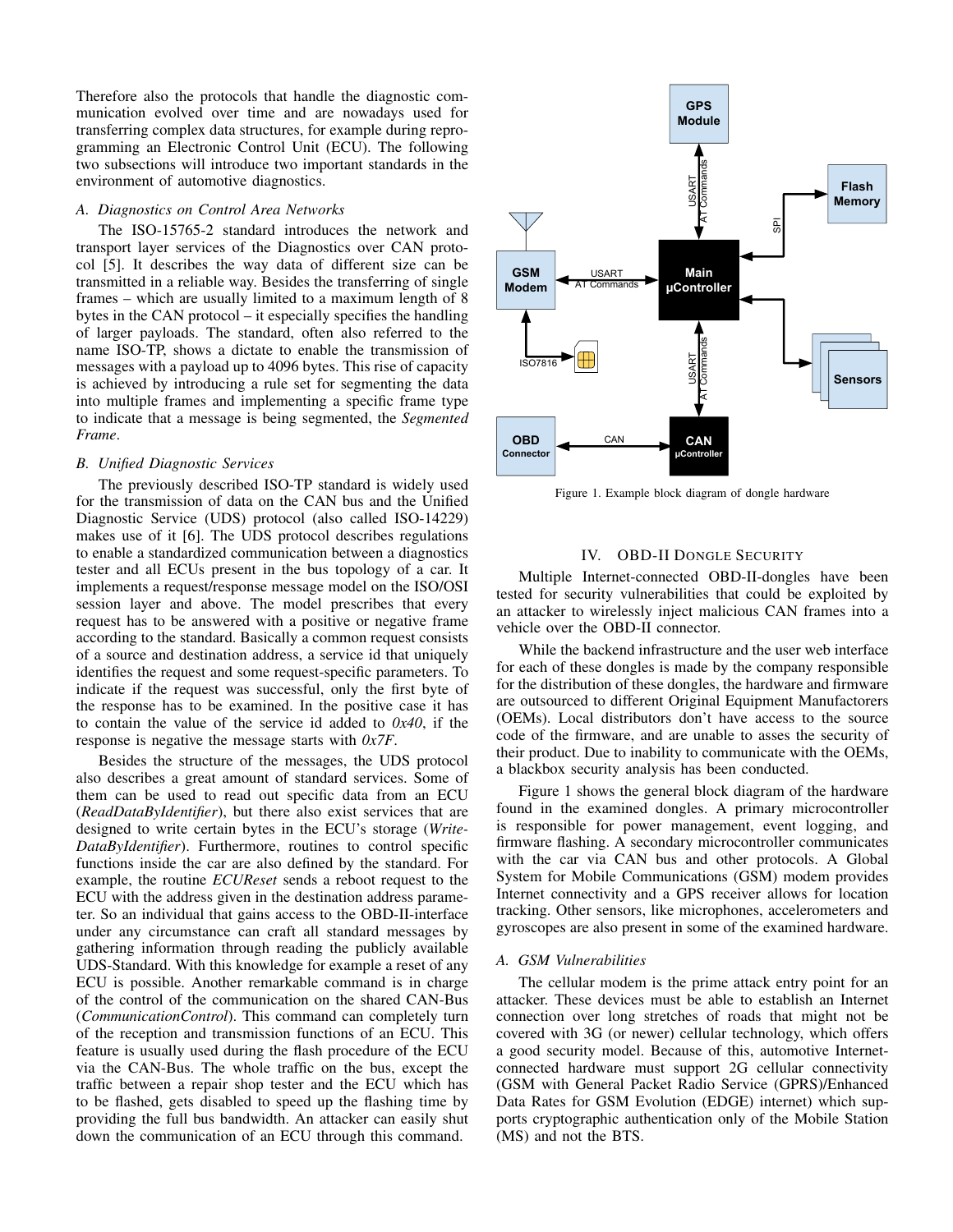Since the connection between the MS and the BTS is vulnerable to a Man-in-the-Middle (MITM) attack in GPRS and EDGE, authentication of the server must be done at the application layer by the MS. All the analyzed OBD-II-dongles fail to implement proper cryptographic authentication at the application layer, possibly because of insufficient resources on the embedded microcontroller used or disregard for security from the developers.

In our tests, both OsmoNITB and YateBTS were used to setup a pirate BTS and successfully hijack the connection from a dongle as Paget already demonstrated [2]. This allowed for the protocol to be reverse-engineered, which made it possible to write a pirate backend server to further exploit the dongle.

In some cases, the backend server would reject the hijacked connection, detecting that the dongle was not connected using the legitimate Access Point Name (APN) (the dongle provider would operate an APN themselves). In these situations, it is still possible to analyze the protocol either by probing the Universal Asynchronous Receiver Transmitter (UART) line to the GSM modem with a logic analyzer and decoding the Attention Commands (AT) and Point-to-Point-Protocol (PPP) frames coming from the microcontroller, or connecting the pirate BTS to the Internet using the Subscriber Identity module (SIM) card from another dongle of the same distributor.

It is notable that strong cryptographic authentication could have been achieved using a standard Hash Message Authentication Code (HMAC) with a different key for each dongle, which has low enough complexity to be implemented on the low power hardware used.

#### *B. Over-the-Air Updates*

All examined dongles support Over-the-Air (OTA) updates to replace the microcontroller firmware, fix bugs and add features. These updates are usually initialized by a command received from the backend server to which the dongle reacts by downloading a firmware image over Hypertext Printing Protocol (HTTP) from a simple web server. The downloaded binary is flashed either in place by the running firmware, or by a static bootloader which can't be updated and has the ability to revert the flashing process if something goes wrong.

Naturally, since no cryptographic authentication is implemented at the application layer, it is trivial to provide a customized firmware after the OTA update is triggered using the pirate backend server.

Some dongles try to verify the integrity of the downloaded binary by putting checksums and length fields in various positions inside the firmware. In order to pass this verification, a reverse-engineering of the firmware software has been performed.

Different techniques were used for different dongles in order to obtain the firmware for reverse-engineering it. When it was possible to manually trigger an OTA update, simply sniffing the connection as described earlier was sufficient to extract the unencrypted firmware out of the Transmission Control Protocol (TCP) stream, or to obtain the HTTP Uniform Resource Locator (URL) from which it was possible to download different firmware versions.

In all dongles, the downloaded firmware is cached before the actual flashing on a non-volatile memory outside the main microcontroller. These memory chips work using the Serial Peripherial Interface (SPI) protocol, the same used by Secure Digital Memory Cards (SDs), which made it easy to read the content and find recently flashed firmwares and older rollback versions to use in case of boot failure.

In some dongles, an obstacle for the reverse-engineering was created by the presence of a static bootloader that handled the flashing procedure. This bootloader resides in a distinct location in the internal flash of the microcontroller, and can't be replaced via an OTA update. This means that it was not possible to intercept it as described before. Moreover, debug interfaces like Joint Test Action Group (JTAG) and Single Wire Debug (SWD) were disabled on these dongles. However, the bootloader could be dumped by getting the dongle to execute a small piece of custom assembly code (8 bytes) that used the original serial output routine. This exploit payload was small enough to be fitted in the known firmware without changing the length and only a checksum needed to be changed. The exploit simply calls the write function in the standard C library to dump the flash page containing the bootloader over an UART line.

#### *C. Attack Procedures*

Once the reverse-engineering of the software, protocols and hardware schematics was completed, a wide array of attacks became possible. The first step for all attacks was hijacking the victim's GPRS connection. This can usually be done by simply transmitting the pirate BTS signal with higher power than the legitimate BTS. Sometimes, jamming the legitimate BTS signal is also required (for example for devices supporting 3G connectivity).

After a temporary hijack of the Internet connection of the victim's dongle was achieved, a rogue Domain Name Service (DNS) server was used to trick the dongle into connecting to the pirate backend server. Now the pirate backend server could spoof the commands required to change the dongle configuration.

The dongles configuration includes the Internet Protocol (IP)-address of the backend server, which could be changed to the attacker's server IP-address. At this point, even when the GSM hijacking was interrupted, the dongle would still try to connect to the attacker's server.

The attacker's backend server could be used to trigger OTA updates which allow the attacker to flash exploited firmwares on both microcontrollers. This means the attacker had full access to the microcontroller responsible for interaction with the car, and could send any desired command on all the interfaces supported by the victim's dongle.

#### V. SECURITY THREATS

## *A. Surveillance*

During the research on the investigated dongles, many possible ways to spy on an user were discovered. With the integrated sensors on the dongle, very accurate movement profiles can be created. An internal microphone of one investigated dongle could be used to eavesdrop on a driver.

#### *B. Denial of Service*

With the equipped CAN transceiver on the dongle, many sophisticated denial of service attacks on the car's internal network are possible. The simplest denial of service is a general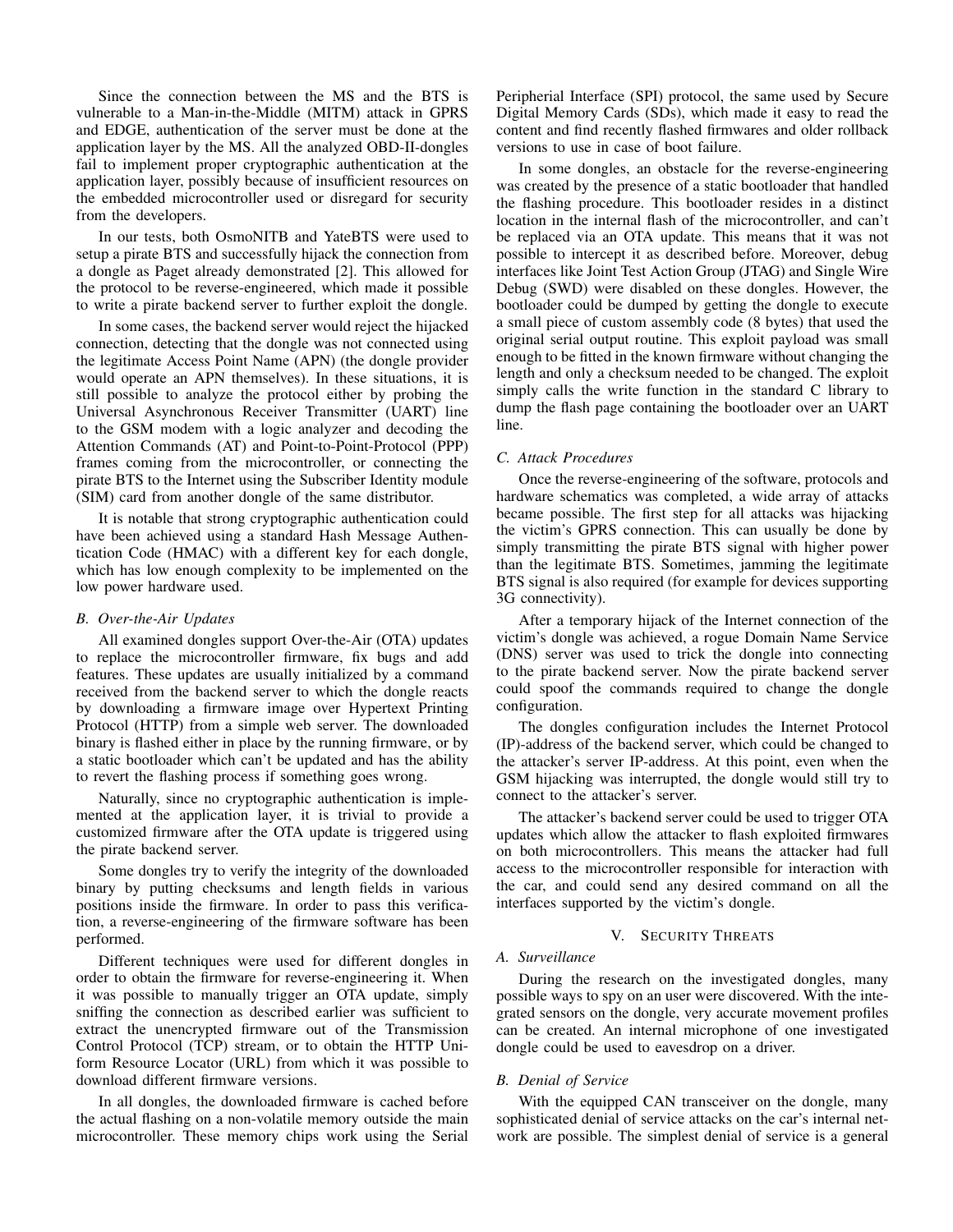or broadcasted *ECUReset* UDS command. This will reset all ECUs of the vehicle because the internal gateway distributes a broadcast command. With the possibility of modifying the dongle's firmware, ECU-targeted, conditional or persistent attacks are also possible. The Diagnostic communication over CAN (DoCAN) protocol with extended addressing allows an attacker to reset one specific ECU. In combination with a condition, an attacker could for example reset a suspension control ECU if the accelerometer of the dongle is detecting high centrifugal forces. Also the reset of an airbag ECU by detection of brake force is possible. A persistent denial of service can be achieved with *CommunicationControl* commands or with setting ECUs in special modes, like the programming mode. An attacker can advice an ECU to be completely silent on the bus. Some of this mode changes are persistent. At least the erasure of some program parts on an ECU, which is usually performed from a repair shop tester during the flash procedure, leads to a persistent denial of service. A so called smart device can increase the attack impact by specific conditions in dangerous situations of a car.

## *C. Distributed Denial of Service*

Through persistent modification of a dongle's firmware, it is possible to hijack the communication and hide the MITMattack for the dongle's operator. In this way, attackers can infect many dongles and start a distributed denial of service attack at a specific time. A distributed attack will create a much higher public visibility for such an attack, and can easily harm the image of a car manufacturer or a dongle operator. More advanced firmware modifications allow an attacker also to collect specific information about the host vehicle of an attacked dongle. It's possible to read out the Vehicle Identification Number (VIN), the vehicle manufacturer and even information about installed equipment. This allows extremely fine-grained attacks.

## *D. Malicious ECU reconfiguration*

Usually car manufactures use the same ECU design for multiple car variants and sometimes even for different car models. For this reason, the firmware of an ECU has to be highly configurable. In this research, multiple ways to change the configuration of an ECU were discovered. For example, the functions for releasing airbags can be reconfigured. Such configurations can be done trough repair shop testers. Any authentication secrets can be extracted from the binary of the firmware, but also a security session hijack is possible. With a custom firmware on a GSM-OBD-II-dongle, the challenge can be caught and passed over GSM to a control server. There, a second software part can simulate a car and receive the proper response from an original repair shop tester. In this way, a dongle can get security access through a MITM-attack on a remote simulated repair shop tester connection.

### *E. Malicious ECU reprogramming*

The signature processes of investigated ECUs didn't show any weaknesses so far, but if an attacker is able to sign it's own firmware or bypass the verification process, he can also ship this firmware through an infected OBD-II-dongle. The dongle can independently flash this firmware to a specific ECU. Without any further work, an attacker is always able to downgrade a firmware to a previous and correctly signed version. Sometimes car manufacturers release new firmware versions because of security patches. By flashing an obsolete firmware, an attacker can reopen a fixed security vulnerability, which could be exploited in a second step.

## VI. CONCLUSION AND FUTURE WORK

While the vulnerabilities of the OBD-II-connector have been known for a long time, car manufacturers only had to worry about illicit modifications made by the car owners themselves, since access to the OBD-II-interface required for the attacker to be physically inside the car. More recently, a wide array of OBD-II-dongles appeared on the market, and many of them implement wireless connectivity with uncertain security. Zhang et al. demonstrated how Bluetooth OBD-IIdongles can be exploited by an attacker who has access to the victim's smartphone [7]. This paper showed how GSM-OBD-II-dongles are vulnerable to attacks from a relatively long range, and allow the attacker to obtain a persistent access to the OBD-II-connector over the Internet.

As more and more OBD-II-enabled devices are presented to the public, it is impossible to trust that all of them will maintain a good security architecture. Instead, it would be advisable that car manufacturers start treating the OBD-IIconnector as a highly dangerous attack surface. It was shown that since the CAN bus interface on the OBD-II-connector is used by repair shops to make modifications to the car configuration, it is also possible for a remote attacker to realize the same operations through an insecure Internet-connected OBD-II-device. In a more secure car architecture, the OBD-II-connector would be used only for the standard diagnostic OBD-II PIDs, which shouldn't include operations critical for security and safety.

In the future one approach to extend the work conducted could be trying to automate parts of a security investigation. Even if the results of the research on different OBD-IIdongles delivered new insights on the security of the interface, it would save time and the outcome would be more comparable when some steps of the security analysis could be done automatically. Therefore knowledge about previously discussed vulnerabilities has to be taken into account and specific test scenarios have to be created. In the end a custombuilt framework for performing penetrations tests on OBD-IIdongles will be the major goal. Also if certain parts – like the reverse-engineering of the device's hardware – need to be realized manually, a partly-automated tool to guide the security researcher regarding the execution of prearranged test cases could possibly improve the investigation process by saving time. By automating chosen test procedures and therefore uniforming the structure of their output, the test results will also be more standardized, which helps with interpreting and evaluating the accomplished findings.

Besides the attempt of automating the present investigation process of OBD-II-dongles, also applying and extending the discoveries already made to other in-vehicle systems, that are connected to the Internet, could be a valid proceeding. For example infotainment systems can implement a WiFi-Access-Point, to which passengers can connect to. Because these systems usually provide Internet access through there own GSM connection, they are possibly vulnerable to similar attacks based on a pirate BTS, like the one shown in this paper. Basically every connected device is present in a modern car